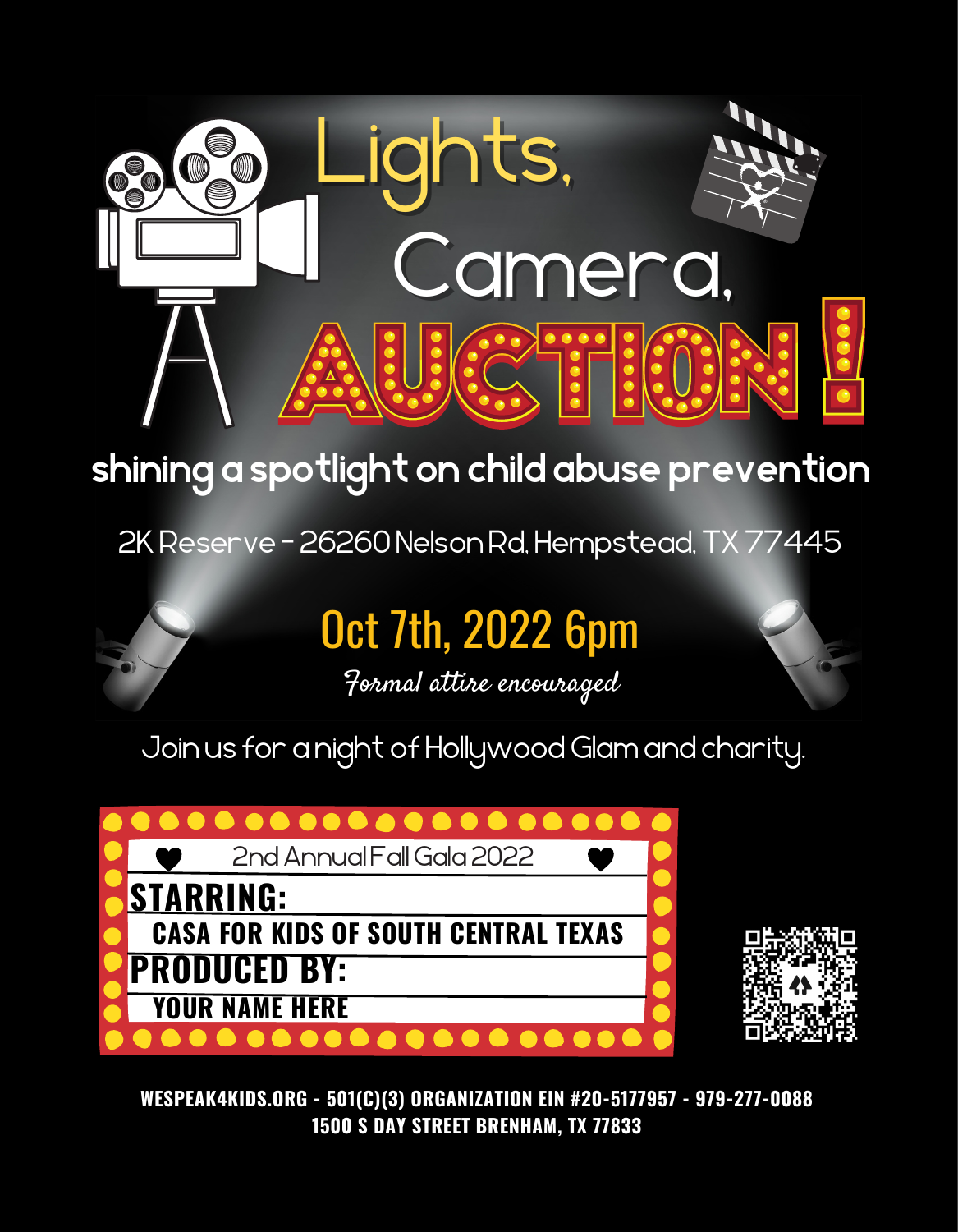- Up to 2 tables of 8 in priority location\*
- Up to 16 VIP swag bags\*
- Early VIP reception 5:30pm
- Delectable Italian cuisine and 3 Complimentary drinks per attendee
- Opportunity of Naming Rights of Event
	- $\circ$  i.e. Lights, Camara, Auction produced by ABC Company
- Logo featured in the Annual Report
- Inclusion in all event advertising and marketing, including social media platforms
- Logo recognition in the gala program and from MC
- Recognition, logo, and link to business on wespeak4kids.org \$10,000.00

- Up to 1 table of 8 in priority location\*
- Early VIP reception 5:30pm
- Delectable Italian cuisine and 3 Complimentary drinks per attendee
- Inclusion in event promotions via social media
- Logo recognition in the gala program
- Recognition and link to business on wespeak4kids.org \$5,000.00

- Up to 1 table of 8 in priority location\*
- Early VIP reception 5:30pm
- Delectable Italian cuisine and 3 Complimentary drinks per attendee
- Recognition in the gala program
- Recognition, logo, and link to business on social media \$2,000.00

- Up to 1 table of 8\*
- Delectable Italian cuisine and 2 Complimentary drinks per attendee
- Recognition in the gala program \$1,000.00

### **OSCAR-WINNING SPONSOR**

## **GOLDEN GLOBE VIP RECEPTION SPONSOR**

## **WALK OF FAME TABLE SPONSOR**

### **RED CARPET SPONSOR**

\*CASA reserves the right to distribute any unclaimed sponsor tickets